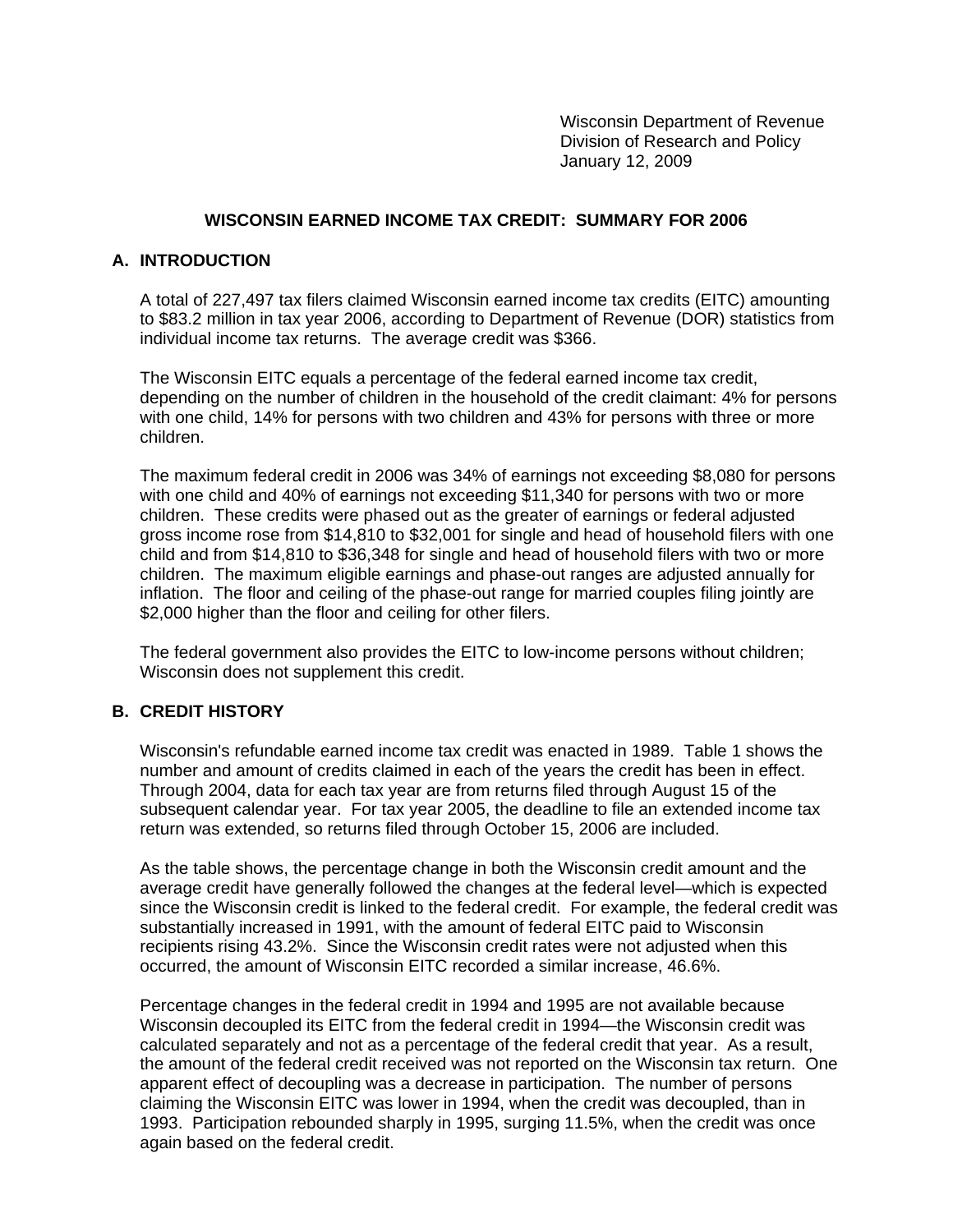The number of Wisconsin EITC recipients and the amount claimed declined in the late 1990s, but both have increased since then. In 2006, the number of recipients and the amount of credits rose again by 1.8% and 5.5%, respectively.

| TARI F 1                                                  |
|-----------------------------------------------------------|
| FEDERAL AND STATE EARNED INCOME TAX CREDITS IN WISCONSIN. |
| TAX YEARS 1989 - 2006                                     |

| <b>Federal Credit</b><br>Wisconsin<br>Amount*<br><b>Credit Amount</b><br>Tax<br>Number Of<br>Average<br>Average<br>Year<br>Recipients<br>$($$ thou)<br>(3)<br>(\$ thou)<br>(3)<br>126,511<br>\$68,409.8<br>\$541<br>\$16,464.1<br>\$130<br>1989<br>1990<br>139<br>136,205<br>77,718.0<br>571<br>18,916.8<br>726<br>181<br>1991<br>153,194<br>111,255.2<br>27,725.0<br>1992<br>134,697.7<br>812<br>202<br>165,951<br>33,572.0<br>1993<br>172,425<br>153,726.5<br>892<br>38,652.1<br>224<br>N/A<br>1994<br>171,260<br>N/A<br>49,150.1<br>287<br>287,033.7<br>1,503<br>54,750.6<br>287<br>1995<br>191,019<br>332,449.8<br>297<br>1996<br>195,980<br>1,696<br>58,177.5<br>1997<br>313<br>344,338.8<br>194,023<br>1,775<br>60,760.8<br>317<br>1998<br>189,102<br>342,960.1<br>1,814<br>59,932.8<br>1999<br>318<br>185,442<br>339,062.5<br>1,828<br>59,057.7<br>2000<br>59,075.7<br>318<br>185,499<br>342,729.6<br>1,848<br>318<br>2001<br>189,586<br>355,624.2<br>1,876<br>60,346.8<br>328<br>2002<br>210,624<br>410,860.2<br>1,951<br>69,029.2<br>326<br>2003<br>214,164<br>423,617.1<br>1,978<br>69,765.9<br>2004<br>339<br>216,707<br>445,730.6<br>2,057<br>73,482.6<br>2005<br>353<br>223,518<br>478,468.8<br>2,141<br>78,831.0<br>2006<br>\$366<br>227,497<br>\$506,355.6<br>\$2,226<br>\$83,193.4<br><b>Percent Changes</b><br>7.7%<br>14.9%<br>1990<br>13.6%<br>5.5%<br>6.7%<br>12.5<br>43.2<br>46.6<br>30.3<br>1991<br>27.3<br>1992<br>8.3<br>21.1<br>11.8<br>21.1<br>11.8<br>1993<br>3.9<br>14.1<br>9.8<br>15.1<br>10.8<br>1994<br>$-0.7$<br><b>NA</b><br><b>NA</b><br>27.2<br>28.0 |
|-----------------------------------------------------------------------------------------------------------------------------------------------------------------------------------------------------------------------------------------------------------------------------------------------------------------------------------------------------------------------------------------------------------------------------------------------------------------------------------------------------------------------------------------------------------------------------------------------------------------------------------------------------------------------------------------------------------------------------------------------------------------------------------------------------------------------------------------------------------------------------------------------------------------------------------------------------------------------------------------------------------------------------------------------------------------------------------------------------------------------------------------------------------------------------------------------------------------------------------------------------------------------------------------------------------------------------------------------------------------------------------------------------------------------------------------------------------------------------------------------------------------------------------------------------------------------------------------|
|                                                                                                                                                                                                                                                                                                                                                                                                                                                                                                                                                                                                                                                                                                                                                                                                                                                                                                                                                                                                                                                                                                                                                                                                                                                                                                                                                                                                                                                                                                                                                                                         |
|                                                                                                                                                                                                                                                                                                                                                                                                                                                                                                                                                                                                                                                                                                                                                                                                                                                                                                                                                                                                                                                                                                                                                                                                                                                                                                                                                                                                                                                                                                                                                                                         |
|                                                                                                                                                                                                                                                                                                                                                                                                                                                                                                                                                                                                                                                                                                                                                                                                                                                                                                                                                                                                                                                                                                                                                                                                                                                                                                                                                                                                                                                                                                                                                                                         |
|                                                                                                                                                                                                                                                                                                                                                                                                                                                                                                                                                                                                                                                                                                                                                                                                                                                                                                                                                                                                                                                                                                                                                                                                                                                                                                                                                                                                                                                                                                                                                                                         |
|                                                                                                                                                                                                                                                                                                                                                                                                                                                                                                                                                                                                                                                                                                                                                                                                                                                                                                                                                                                                                                                                                                                                                                                                                                                                                                                                                                                                                                                                                                                                                                                         |
|                                                                                                                                                                                                                                                                                                                                                                                                                                                                                                                                                                                                                                                                                                                                                                                                                                                                                                                                                                                                                                                                                                                                                                                                                                                                                                                                                                                                                                                                                                                                                                                         |
|                                                                                                                                                                                                                                                                                                                                                                                                                                                                                                                                                                                                                                                                                                                                                                                                                                                                                                                                                                                                                                                                                                                                                                                                                                                                                                                                                                                                                                                                                                                                                                                         |
|                                                                                                                                                                                                                                                                                                                                                                                                                                                                                                                                                                                                                                                                                                                                                                                                                                                                                                                                                                                                                                                                                                                                                                                                                                                                                                                                                                                                                                                                                                                                                                                         |
|                                                                                                                                                                                                                                                                                                                                                                                                                                                                                                                                                                                                                                                                                                                                                                                                                                                                                                                                                                                                                                                                                                                                                                                                                                                                                                                                                                                                                                                                                                                                                                                         |
|                                                                                                                                                                                                                                                                                                                                                                                                                                                                                                                                                                                                                                                                                                                                                                                                                                                                                                                                                                                                                                                                                                                                                                                                                                                                                                                                                                                                                                                                                                                                                                                         |
|                                                                                                                                                                                                                                                                                                                                                                                                                                                                                                                                                                                                                                                                                                                                                                                                                                                                                                                                                                                                                                                                                                                                                                                                                                                                                                                                                                                                                                                                                                                                                                                         |
|                                                                                                                                                                                                                                                                                                                                                                                                                                                                                                                                                                                                                                                                                                                                                                                                                                                                                                                                                                                                                                                                                                                                                                                                                                                                                                                                                                                                                                                                                                                                                                                         |
|                                                                                                                                                                                                                                                                                                                                                                                                                                                                                                                                                                                                                                                                                                                                                                                                                                                                                                                                                                                                                                                                                                                                                                                                                                                                                                                                                                                                                                                                                                                                                                                         |
|                                                                                                                                                                                                                                                                                                                                                                                                                                                                                                                                                                                                                                                                                                                                                                                                                                                                                                                                                                                                                                                                                                                                                                                                                                                                                                                                                                                                                                                                                                                                                                                         |
|                                                                                                                                                                                                                                                                                                                                                                                                                                                                                                                                                                                                                                                                                                                                                                                                                                                                                                                                                                                                                                                                                                                                                                                                                                                                                                                                                                                                                                                                                                                                                                                         |
|                                                                                                                                                                                                                                                                                                                                                                                                                                                                                                                                                                                                                                                                                                                                                                                                                                                                                                                                                                                                                                                                                                                                                                                                                                                                                                                                                                                                                                                                                                                                                                                         |
|                                                                                                                                                                                                                                                                                                                                                                                                                                                                                                                                                                                                                                                                                                                                                                                                                                                                                                                                                                                                                                                                                                                                                                                                                                                                                                                                                                                                                                                                                                                                                                                         |
|                                                                                                                                                                                                                                                                                                                                                                                                                                                                                                                                                                                                                                                                                                                                                                                                                                                                                                                                                                                                                                                                                                                                                                                                                                                                                                                                                                                                                                                                                                                                                                                         |
|                                                                                                                                                                                                                                                                                                                                                                                                                                                                                                                                                                                                                                                                                                                                                                                                                                                                                                                                                                                                                                                                                                                                                                                                                                                                                                                                                                                                                                                                                                                                                                                         |
|                                                                                                                                                                                                                                                                                                                                                                                                                                                                                                                                                                                                                                                                                                                                                                                                                                                                                                                                                                                                                                                                                                                                                                                                                                                                                                                                                                                                                                                                                                                                                                                         |
|                                                                                                                                                                                                                                                                                                                                                                                                                                                                                                                                                                                                                                                                                                                                                                                                                                                                                                                                                                                                                                                                                                                                                                                                                                                                                                                                                                                                                                                                                                                                                                                         |
|                                                                                                                                                                                                                                                                                                                                                                                                                                                                                                                                                                                                                                                                                                                                                                                                                                                                                                                                                                                                                                                                                                                                                                                                                                                                                                                                                                                                                                                                                                                                                                                         |
|                                                                                                                                                                                                                                                                                                                                                                                                                                                                                                                                                                                                                                                                                                                                                                                                                                                                                                                                                                                                                                                                                                                                                                                                                                                                                                                                                                                                                                                                                                                                                                                         |
|                                                                                                                                                                                                                                                                                                                                                                                                                                                                                                                                                                                                                                                                                                                                                                                                                                                                                                                                                                                                                                                                                                                                                                                                                                                                                                                                                                                                                                                                                                                                                                                         |
|                                                                                                                                                                                                                                                                                                                                                                                                                                                                                                                                                                                                                                                                                                                                                                                                                                                                                                                                                                                                                                                                                                                                                                                                                                                                                                                                                                                                                                                                                                                                                                                         |
|                                                                                                                                                                                                                                                                                                                                                                                                                                                                                                                                                                                                                                                                                                                                                                                                                                                                                                                                                                                                                                                                                                                                                                                                                                                                                                                                                                                                                                                                                                                                                                                         |
|                                                                                                                                                                                                                                                                                                                                                                                                                                                                                                                                                                                                                                                                                                                                                                                                                                                                                                                                                                                                                                                                                                                                                                                                                                                                                                                                                                                                                                                                                                                                                                                         |
|                                                                                                                                                                                                                                                                                                                                                                                                                                                                                                                                                                                                                                                                                                                                                                                                                                                                                                                                                                                                                                                                                                                                                                                                                                                                                                                                                                                                                                                                                                                                                                                         |
| <b>NA</b><br><b>NA</b><br>1995<br>11.5<br>11.4<br>$-0.1$                                                                                                                                                                                                                                                                                                                                                                                                                                                                                                                                                                                                                                                                                                                                                                                                                                                                                                                                                                                                                                                                                                                                                                                                                                                                                                                                                                                                                                                                                                                                |
| 12.9<br>1996<br>2.6<br>15.8<br>6.3<br>3.6                                                                                                                                                                                                                                                                                                                                                                                                                                                                                                                                                                                                                                                                                                                                                                                                                                                                                                                                                                                                                                                                                                                                                                                                                                                                                                                                                                                                                                                                                                                                               |
| 1997<br>3.6<br>4.4<br>5.4<br>$-1.0$<br>4.6                                                                                                                                                                                                                                                                                                                                                                                                                                                                                                                                                                                                                                                                                                                                                                                                                                                                                                                                                                                                                                                                                                                                                                                                                                                                                                                                                                                                                                                                                                                                              |
| 1998<br>$-2.5$<br>$-0.4$<br>2.2<br>$-1.4$<br>1.2                                                                                                                                                                                                                                                                                                                                                                                                                                                                                                                                                                                                                                                                                                                                                                                                                                                                                                                                                                                                                                                                                                                                                                                                                                                                                                                                                                                                                                                                                                                                        |
| 1999<br>$-1.9$<br>$-1.1$<br>$-1.5$<br>0.3<br>0.8                                                                                                                                                                                                                                                                                                                                                                                                                                                                                                                                                                                                                                                                                                                                                                                                                                                                                                                                                                                                                                                                                                                                                                                                                                                                                                                                                                                                                                                                                                                                        |
| 1.1<br>2000<br>0.0<br>1.1<br>0.0<br>0.0                                                                                                                                                                                                                                                                                                                                                                                                                                                                                                                                                                                                                                                                                                                                                                                                                                                                                                                                                                                                                                                                                                                                                                                                                                                                                                                                                                                                                                                                                                                                                 |
| 2.2<br>3.8<br>1.5<br>2.2<br>$-0.1$<br>2001                                                                                                                                                                                                                                                                                                                                                                                                                                                                                                                                                                                                                                                                                                                                                                                                                                                                                                                                                                                                                                                                                                                                                                                                                                                                                                                                                                                                                                                                                                                                              |
| 11.1<br>14.4<br>2002<br>15.5<br>4.0<br>3.1                                                                                                                                                                                                                                                                                                                                                                                                                                                                                                                                                                                                                                                                                                                                                                                                                                                                                                                                                                                                                                                                                                                                                                                                                                                                                                                                                                                                                                                                                                                                              |
| 1.7<br>2003<br>3.1<br>1.4<br>1.1<br>$-0.6$                                                                                                                                                                                                                                                                                                                                                                                                                                                                                                                                                                                                                                                                                                                                                                                                                                                                                                                                                                                                                                                                                                                                                                                                                                                                                                                                                                                                                                                                                                                                              |
| 1.2<br>5.2<br>5.3<br>2004<br>4.0<br>4.0                                                                                                                                                                                                                                                                                                                                                                                                                                                                                                                                                                                                                                                                                                                                                                                                                                                                                                                                                                                                                                                                                                                                                                                                                                                                                                                                                                                                                                                                                                                                                 |
| 2005<br>3.1<br>7.3<br>4.1<br>7.3<br>4.0                                                                                                                                                                                                                                                                                                                                                                                                                                                                                                                                                                                                                                                                                                                                                                                                                                                                                                                                                                                                                                                                                                                                                                                                                                                                                                                                                                                                                                                                                                                                                 |
| 2006<br>1.8%<br>5.8%<br>4.0%<br>5.5%<br>3.7%                                                                                                                                                                                                                                                                                                                                                                                                                                                                                                                                                                                                                                                                                                                                                                                                                                                                                                                                                                                                                                                                                                                                                                                                                                                                                                                                                                                                                                                                                                                                            |

\* For taxpayers with Wisconsin EITC only. Data on federal credits for other taxpayers, in particular, persons without children, are not reported on Wisconsin tax returns and thus not available.

N/A Not available. Because the Wisconsin credit was calculated separately from the federal credit in 1994, the amount of federal credit was not recorded on the Wisconsin tax return.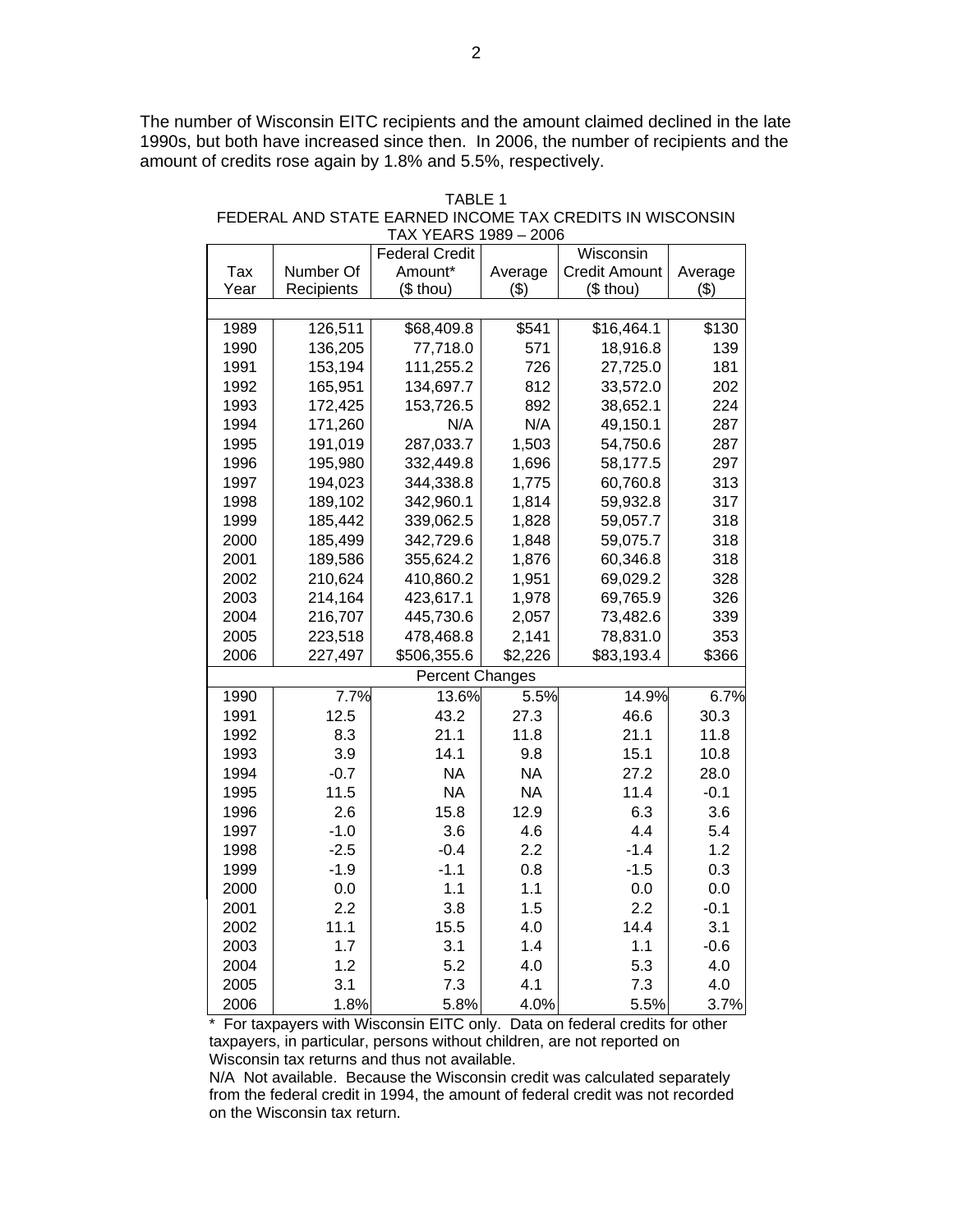# **C. CREDITS BY FILING STATUS**

Table 2 reports the number of 2006 EITC recipients, the number of children they have, and the amount of credits they receive by filing status and number of children. As the table shows, most recipients are unmarried. About 64% are heads of household, that is, single persons with children who are considered dependents for tax purposes, and about 9% are single filers who do not claim their children as dependents on their tax returns, typically because the non-custodial parent is allowed the dependency claim.

Married couples, while only about 26% of the recipients, received 33% of the credit and their average credit of \$461 was substantially higher than the averages for heads of household (\$348) and single filers (\$223). Married couples had higher average credits and received a disproportionate share of the total credit amount because a larger percentage of them had three or more children, which qualifies for the largest credit. Thirty one percent of married claimants had three or more children compared to 7% for single claimants and 14% for head of household claimants.

| BY FILING STATUS AND NUMBER OF DEPENDENTS, 2006 |         |         |            |              |        |         |
|-------------------------------------------------|---------|---------|------------|--------------|--------|---------|
|                                                 | Number  |         |            | Total        |        | Average |
| Filing Status/                                  | οf      | $%$ of  | Number of  | Amount       | $%$ of | Amount  |
| Number of Dependents                            | Credits | Total   | Dependents | (\$ thou)    | Total  | (3)     |
| Single                                          |         |         |            |              |        |         |
| 1 Dependent                                     | 14,685  | 6.5%    | 14,685     | \$1,106,278  | 1.3%   | \$75    |
| 2 Dependents                                    | 4,978   | $2.2\,$ | 9,956      | 1,897,759    | 2.3    | 381     |
| 3 or More Dependents                            | 1,555   | 0.7     | 4,776      | 1,721,359    | 2.1    | 1,107   |
| Subtotal                                        | 21,218  | 9.3     | 29,417     | 4,725,396    | 5.7    | 223     |
| <b>Head of Household</b>                        |         |         |            |              |        |         |
| 1 Dependent                                     | 76,393  | 33.6    | 76,393     | 5,399,375    | 6.5    | 71      |
| 2 Dependents                                    | 49,034  | 21.6    | 98,068     | 19,426,313   | 23.4   | 396     |
| 3 or More Dependents                            | 21,030  | 9.2     | 64,832     | 26,070,268   | 31.3   | 1,240   |
| Subtotal                                        | 146,457 | 64.4    | 239,293    | 50,895,956   | 61.2   | 348     |
| <b>Married Joint</b>                            |         |         |            |              |        |         |
| 1 Dependent                                     | 18,111  | 8.0     | 18,111     | 1,147,811    | 1.4    | 63      |
| 2 Dependents                                    | 23,425  | 10.3    | 46,850     | 7,625,033    | 9.2    | 326     |
| 3 or More Dependents                            | 18,286  | 8.0     | 60,874     | 18,799,187   | 22.6   | 1,028   |
| Subtotal                                        | 59,822  | 26.3    | 125,835    | 27,572,031   | 33.1   | 461     |
| <b>All Filers</b>                               |         |         |            |              |        |         |
| 1 Dependent                                     | 109,189 | 48.0    | 109,189    | 7,653,464    | 9.2    | 70      |
| 2 Dependents                                    | 77,437  | 34.0    | 154,874    | 28,949,105   | 34.8   | 374     |
| 3 or More Dependents                            | 40,871  | 18.0    | 130,482    | 46,590,814   | 56.0   | 1,140   |
| Total                                           | 227,497 | 100.0%  | 394,545    | \$83,193,383 | 100.0% | \$366   |

TABLE 2 WISCONSIN EARNED INCOME TAX CREDITS BY FILING STATUS AND NUMBER OF DEPENDENTS, 2006

Components may not sum to total due to rounding.

# **D. CREDITS BY NUMBER OF DEPENDENTS**

Table 2 also shows that 48.0% of the filers claiming an earned income tax credit had one dependent, while 34.0% had two, and 18.0% had three or more. Because Wisconsin provides substantially larger credits to larger families, 56.0% of the credit went to recipients with three or more children, 34.8% to those with two children, and 9.2% to those with one child.

The effect of the Wisconsin adjustment for family size can also be seen by comparing the average credit, which was \$1,140 for those with three or more dependents, \$374 for those with two dependents, and \$70 for those with one dependent.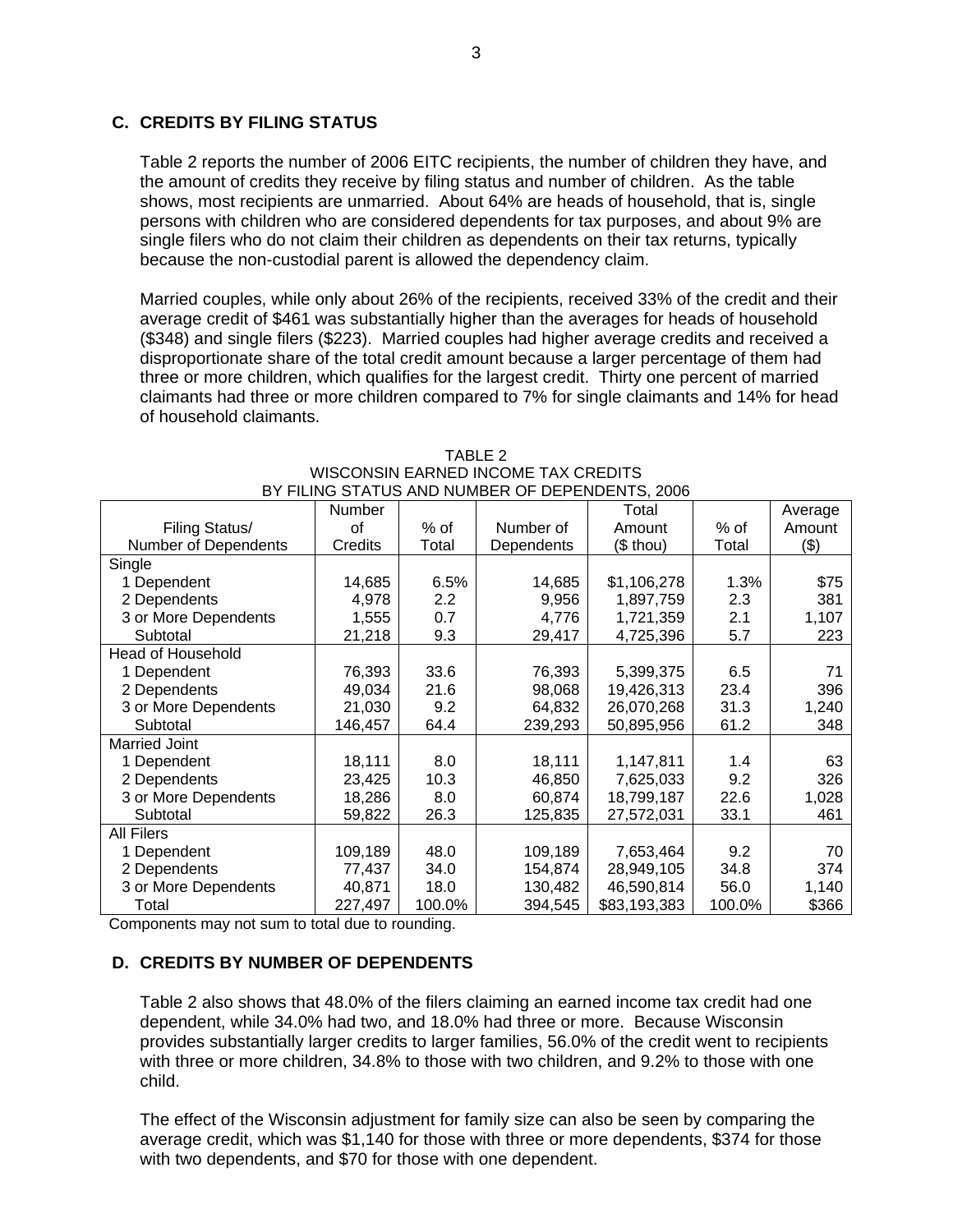# **E. CREDITS BY COUNTY**

Table 3 shows the number and amount of credits and the average credit for Wisconsin's 72 counties in 2006. Milwaukee County, the state's most populous county, had 60,594 credits totaling \$25.8 million and an average credit of \$426. That county accounted for 27% of all state EITC recipients and 31% of all credits paid. The second largest county, Dane, had 12,261 recipients claiming approximately \$4.0 million, for an average credit of \$324.

The county with the highest average credit was Menominee; its \$473 average was 29% higher than the state average of \$366 and \$47 higher than the \$426 average credit in Milwaukee County, which had the second highest average.

|                 | Number of | Amount of   | Average     |              | Number of | Amount of    | Average     |
|-----------------|-----------|-------------|-------------|--------------|-----------|--------------|-------------|
| County          | Credits   | Credit (\$) | Credit (\$) | County       | Credits   | Credit (\$)  | Credit (\$) |
| Adams           | 882       | \$329,637   | \$374       | Marinette    | 2,011     | \$738,062    | \$367       |
| Ashland         | 1,032     | 366,196     | 355         | Marquette    | 679       | 259,370      | 382         |
| <b>Barron</b>   | 2,447     | 820,006     | 335         | Menominee    | 521       | 246,403      | 473         |
| <b>Bayfield</b> | 734       | 273,084     | 372         | Milwaukee    | 60,594    | 25,808,404   | 426         |
| <b>Brown</b>    | 9,631     | 3,357,163   | 349         | Monroe       | 2,130     | 771,361      | 362         |
| <b>Buffalo</b>  | 600       | 216,083     | 360         | Oconto       | 1,527     | 532,004      | 348         |
| <b>Burnett</b>  | 780       | 293,520     | 376         | Oneida       | 1,464     | 450,648      | 308         |
| Calumet         | 1,058     | 340,254     | 322         | Outagamie    | 5,777     | 1,971,043    | 341         |
| Chippewa        | 2,725     | 994,732     | 365         | Ozaukee      | 1,425     | 428,047      | 300         |
| Clark           | 1,436     | 574,585     | 400         | Pepin        | 302       | 128,579      | 426         |
| Columbia        | 1,921     | 587,228     | 306         | Pierce       | 1,084     | 335,575      | 310         |
| Crawford        | 907       | 343,121     | 378         | Polk         | 1,910     | 611,046      | 320         |
| Dane            | 12,261    | 3,968,614   | 324         | Portage      | 2,311     | 764,372      | 331         |
| Dodge           | 2,877     | 937,992     | 326         | Price        | 682       | 254,239      | 373         |
| Door            | 1,002     | 311,768     | 311         | Racine       | 9,178     | 3,559,425    | 388         |
| Douglas         | 2,098     | 676,504     | 322         | Richland     | 800       | 295,587      | 369         |
| Dunn            | 1,562     | 593,250     | 380         | Rock         | 7,675     | 2,683,890    | 350         |
| Eau Claire      | 3,763     | 1,228,159   | 326         | <b>Rusk</b>  | 842       | 354,736      | 421         |
| Florence        | 170       | 47,903      | 282         | St. Croix    | 2,073     | 648,261      | 313         |
| Fond du Lac     | 3,378     | 1,100,466   | 326         | Sauk         | 2,548     | 826,076      | 324         |
| Forest          | 541       | 200,750     | 371         | Sawyer       | 1,079     | 440,135      | 408         |
| Grant           | 2,051     | 721,653     | 352         | Shawano      | 1,886     | 703,480      | 373         |
| Green           | 1,429     | 475,531     | 333         | Sheboygan    | 3,887     | 1,303,977    | 335         |
| Green Lake      | 737       | 275,809     | 374         | Taylor       | 871       | 306,894      | 352         |
| lowa            | 964       | 317,333     | 329         | Trempealeau  | 1,348     | 460,107      | 341         |
| Iron            | 315       | 110,278     | 350         | Vernon       | 1,284     | 475,124      | 370         |
| Jackson         | 1,006     | 353,289     | 351         | Vilas        | 997       | 344,474      | 346         |
| Jefferson       | 2,673     | 819,796     | 307         | Walworth     | 3,468     | 1,178,228    | 340         |
| Juneau          | 1,397     | 480,698     | 344         | Washburn     | 867       | 350,150      | 404         |
| Kenosha         | 6,706     | 2,534,495   | 378         | Washington   | 2,906     | 852,369      | 293         |
| Kewaunee        | 690       | 216,376     | 314         | Waukesha     | 6,370     | 1,884,405    | 296         |
| La Crosse       | 4,018     | 1,358,036   | 338         | Waupaca      | 2,068     | 713,735      | 345         |
| Lafayette       | 772       | 289,634     | 375         | Waushara     | 1,042     | 388,884      | 373         |
| Langlade        | 1,081     | 385,293     | 356         | Winnebago    | 5,742     | 1,843,225    | 321         |
| Lincoln         | 1,241     | 421,280     | 339         | Wood         | 3,240     | 1,136,588    | 351         |
| Manitowoc       | 2,853     | 994,370     | 349         | Other*       | 235       | 63,387       | 270         |
| Marathon        | 4,936     | \$1,766,207 | \$358       | <b>Total</b> | 227,497   | \$83,193,383 | \$366       |

TABLE 3 EARNED INCOME TAX CREDITS BY COUNTY, 2006

\* Includes returns for which no county was listed.

Components may not sum to total due to rounding.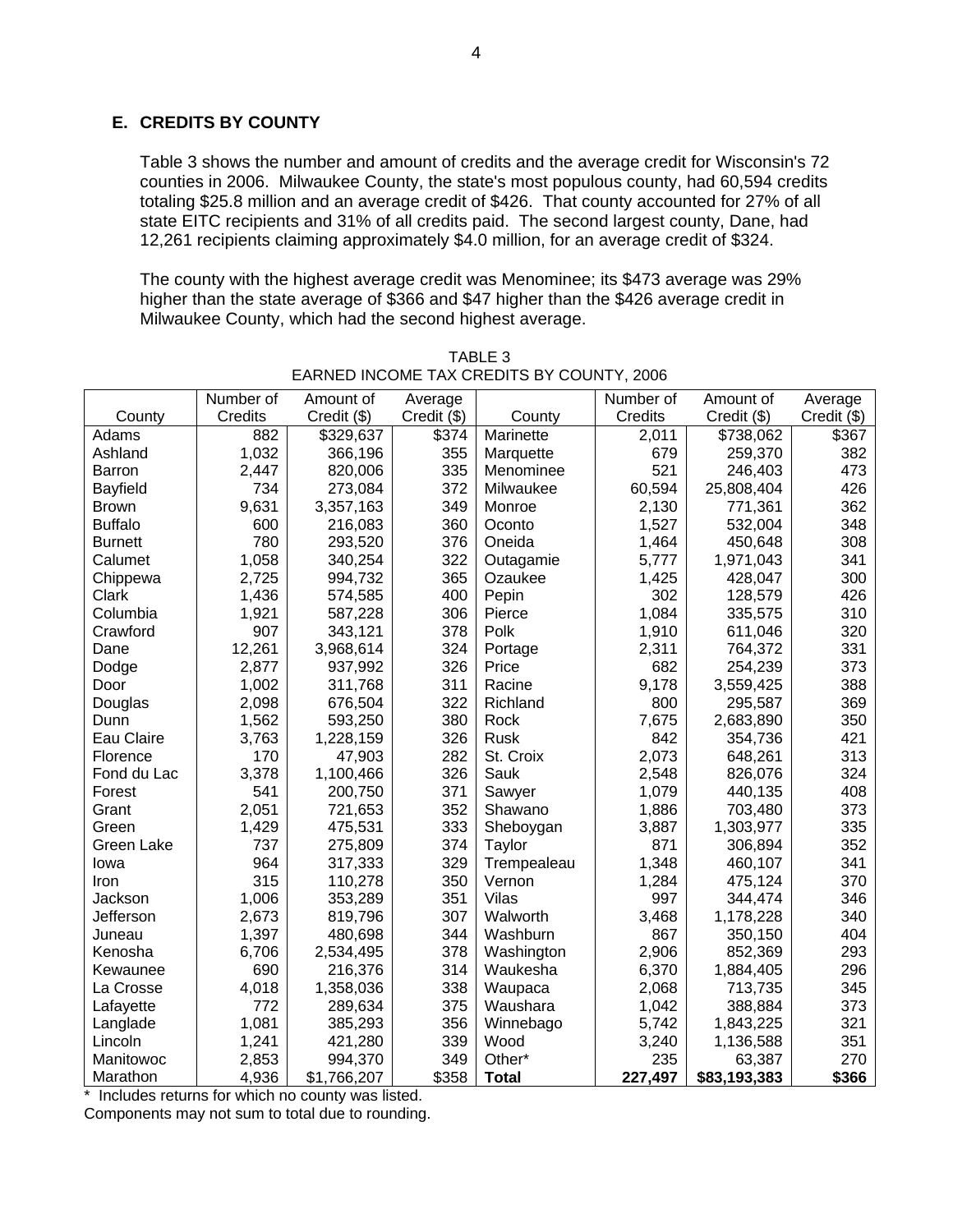## **F. PARTICIPATION BY COUNTY**

Two measures of the extent of participation in the EITC are the percentage of tax returns from the county that claim the credit and the percentage of the county's population in tax filing units receiving the EITC. For the latter measure, the number of people in a tax filing unit was based on the filing status (married couples filing jointly counted as two persons; heads of household and single filers as one) and on the number of dependents claimed for purposes of the EITC.

Table 4 shows both of these measures and again Menominee County stands out with far higher participation than any other county. While the EITC was claimed on approximately 8% of all tax returns statewide, 41% of Menominee County returns included a claim for the credit. Similarly, 35% of Menominee County's population was in tax filing units receiving the EITC. For all other counties, the percent of returns with the EITC ranged from 3.3% (Waukesha County) to 13.8% (Milwaukee County) and the share of population in tax filing units receiving the EITC ranged from 4.9% (Ozaukee County) to 19.1% (Sawyer County).

|                |         |             | Percent of |            |                         | Percent of |
|----------------|---------|-------------|------------|------------|-------------------------|------------|
|                |         |             | Returns    |            |                         | Population |
|                | Tax     | <b>EITC</b> | with EITC  | 2006       | <b>EITC</b>             | with EITC  |
| County         | Returns | Returns     | (%)        | Population | Population <sup>1</sup> | (%)        |
| Adams          | 8,602   | 882         | 10.3%      | 21,548     | 2,748                   | 12.8%      |
| Ashland        | 7,715   | 1,032       | 13.4       | 16,906     | 3,190                   | 18.9       |
| <b>Barron</b>  | 22,748  | 2,447       | 10.8       | 47,247     | 7,523                   | 15.9       |
| Bayfield       | 7,289   | 734         | 10.1       | 15,828     | 2,302                   | 14.5       |
| <b>Brown</b>   | 118,228 | 9,631       | 8.1        | 242,733    | 28,256                  | 11.6       |
| <b>Buffalo</b> | 6,882   | 600         | 8.7        | 14,142     | 1,940                   | 13.7       |
| <b>Burnett</b> | 7,429   | 780         | 10.5       | 16,614     | 2,446                   | 14.7       |
| Calumet        | 21,140  | 1,058       | 5.0        | 45,711     | 3,247                   | 7.1        |
| Chippewa       | 28,306  | 2,725       | 9.6        | 60,893     | 8,518                   | 14.0       |
| Clark          | 14,796  | 1,436       | 9.7        | 34,501     | 4,846                   | 14.0       |
| Columbia       | 27,991  | 1,921       | 6.9        | 55,272     | 5,656                   | 10.2       |
| Crawford       | 7,939   | 907         | 11.4       | 17,461     | 2,895                   | 16.6       |
| Dane           | 234,538 | 12,261      | 5.2        | 464,513    | 35,033                  | 7.5        |
| Dodge          | 41,939  | 2,877       | 6.9        | 89,063     | 8,636                   | 9.7        |
| Door           | 14,826  | 1,002       | 6.8        | 29,720     | 3,065                   | 10.3       |
| Douglas        | 20,320  | 2,098       | 10.3       | 43,932     | 6,160                   | 14.0       |
| Dunn           | 18,182  | 1,562       | 8.6        | 42,752     | 5,053                   | 11.8       |
| Eau Claire     | 45,485  | 3,763       | 8.3        | 97,760     | 11,181                  | 11.4       |
| Florence       | 2,206   | 170         | 7.7        | 5,258      | 520                     | 9.9        |
| Fond du Lac    | 48,752  | 3,378       | 6.9        | 100,716    | 10,158                  | 10.1       |
| Forest         | 4,334   | 541         | 12.5       | 10,276     | 1,710                   | 16.6       |
| Grant          | 22,589  | 2,051       | 9.1        | 50,529     | 6,470                   | 12.8       |
| Green          | 17,734  | 1,429       | 8.1        | 36,054     | 4,389                   | 12.2       |
| Green Lake     | 9,570   | 737         | 7.7        | 19,353     | 2,282                   | 11.8       |
| Iowa           | 11,546  | 964         | 8.3        | 23,964     | 3,015                   | 12.6       |
| <b>Iron</b>    | 3,131   | 315         | 10.1       | 6,983      | 979                     | 14.0       |
| Jackson        | 9,164   | 1,006       | 11.0       | 19,969     | 3,089                   | 15.5       |
| Jefferson      | 38,673  | 2,673       | 6.9%       | 80,092     | 7,904                   | 9.9%       |

TABLE 4 EARNED INCOME TAX CREDIT PARTICIPATION BY COUNTY, 2006

<span id="page-4-0"></span> $1$  The EITC population was based on the filing status (married couples filing jointly counted as two persons; heads of household and single filers as one) and on the number of dependents claimed for purposes of the EITC.